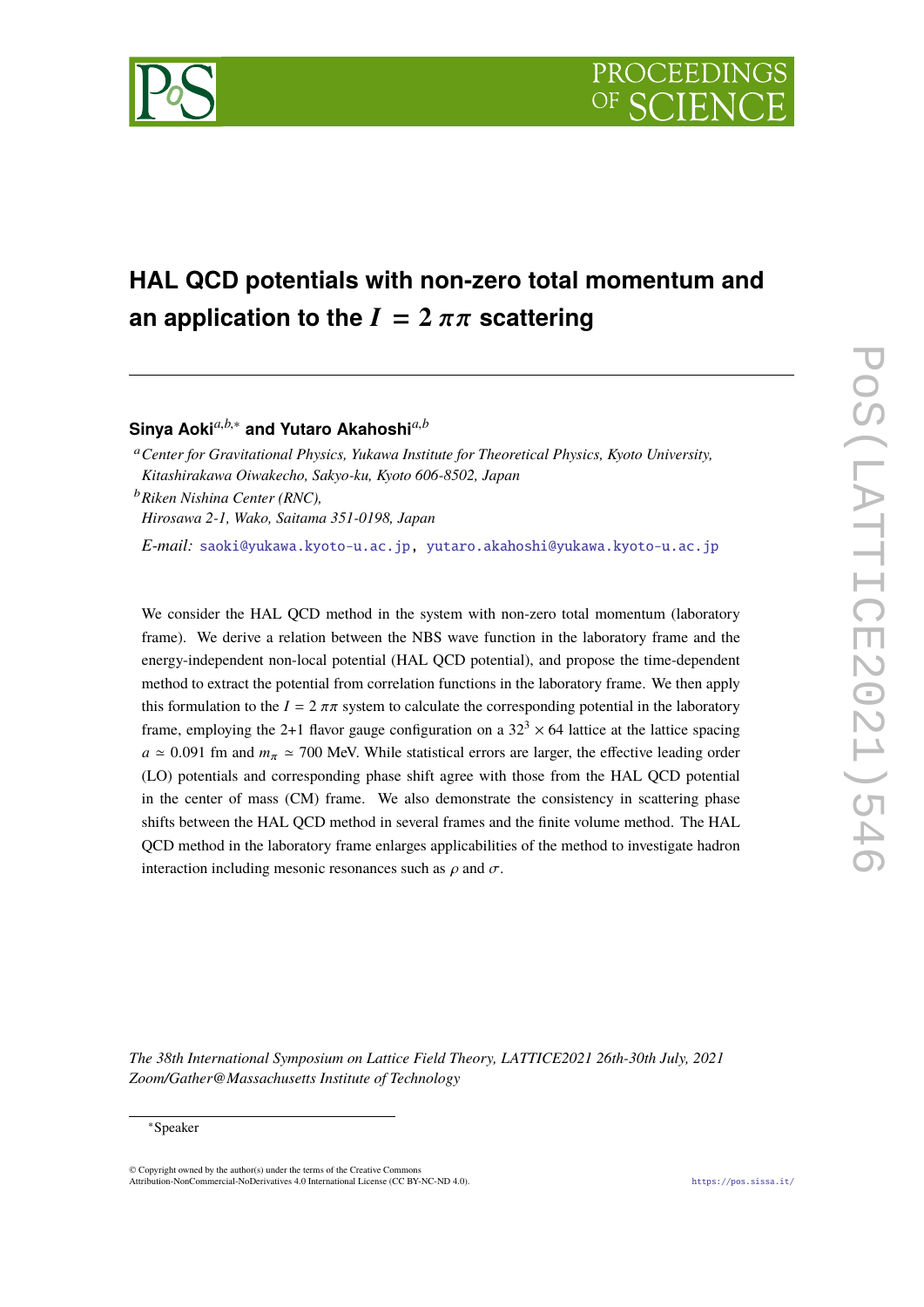## **1. Introduction**

Hadron interactions have been investigated actively in lattice QCD mainly by two methods, the finite volume method $[1-3]$  $[1-3]$  and the HAL OCD method $[4-7]$  $[4-7]$ , both of which are based on the fact that the Nambu-Bethe-Salpeter (NBS) wave functions contains information of the scattering S-matrix in QCD.

The HAL QCD method works well, in particular for two baryon interactions (see [\[8\]](#page-7-1) and references therein), thanks to the time-dependent method[\[7\]](#page-7-0) and multi-channel extension[\[9\]](#page-7-2). Recently, resonances such as the  $\rho$  meson have been investigated in the HAL QCD method, by various improvements for all-to-all propagators[\[10](#page-7-3)[–14\]](#page-7-4). If we extend the HAL QCD method to systems having the same quantum numbers of the QCD vacuum such as the  $\sigma$  meson, a serious obstruction appears. For example, the vacuum contribution dominates over signals for  $\pi\pi$  states in the correlation function between  $\sigma$  resonance and the  $I = 0$  S-wave  $\pi \pi$  in the center of mass frame as

 $\langle 0|\pi(t)\pi(t)\sigma(0)|0\rangle \simeq \langle 0|\pi(t)\pi(t)|0\rangle\langle 0|\sigma(0)|0\rangle + e^{-2m_{\pi}t}\langle 0|\pi(t)\pi(t)|\pi\pi\rangle\langle \pi\pi|\sigma(0)|0\rangle + \cdots$  (1)

An introduction of non-zero total momenta to the system is a promising way to remove this type of contaminations from the vacuum, and the theoretical formulation for the HAL QCD method in the laboratory system has already been proposed[\[15\]](#page-7-5). Recently, we have performed a numerical test of the formulation to extract the potential from the  $I = 2 \pi \pi$  system in the laboratory frame, which is reported here. After briefly explaining the general formulation, we present numerical results. The  $I = 2 \pi \pi$  scattering phase shift obtained in the laboratory frame are compared with those from the potential in the CM frame as well as the finite volume spectra.

# **2. Formulation for the HAL QCD potential in the laboratory frame**

#### **2.1 Lorentz transformation for the NBS wave function**

The NBS wave function for a scalar theory in the Minkowski spacetime is defined in a general frame as

$$
\psi_{k_1,k_2}(x_1,x_2) = \langle 0|T\{\phi(x_1)\phi(x_2)\}|k_1,k_2\rangle := \varphi_{k_1,k_2}(x)e^{-iWX^0+i\mathbf{P}\cdot\mathbf{X}},\tag{2}
$$

where  $\phi(x)$  is a scalar field operator,  $|k_1, k_2\rangle$  is an asymptotic in-state of two particles with four momenta  $k_1$  and  $k_2$ ,  $W := \sqrt{k_1^2 + m^2} + \sqrt{k_2^2 + m^2}$  and  $P := k_1 + k_2$  are the total energy and momentum, respectively, while  $X := (x_1 + x_2)/2$  and  $x := x_1 - x_2$  are center of gravity and relative coordinates, respectively, and  $\varphi_{k_1,k_2}(x)$  is a relative NBS wave function.<br>The relative NBS wave function in the laboratory frame is related.

The relative NBS wave function in the laboratory frame is related to the one in the CM frame as  $\varphi_{k_1,k_2}(x) = \varphi_{k_1^*,k_2^*}(x^*)$ , where quantities with  $*$  represent those in the CM frame, and are related to those without it in the laboratory frame as  $x^{*0} = x(x^0 - x^*) - x^* = x(x - x^{(0)}) - x^* = x - H$ as  $\varphi_{k_1,k_2}(x) = \varphi_{k_1^*,k_2^*}(x)$ , where quantities with \* represent those in the CM frame, and are related<br>to those without it in the laboratory frame as  $x^{*0} = \gamma(x^0 - \mathbf{v} \cdot \mathbf{x}_{\parallel})$ ,  $\mathbf{x}_{\parallel}^* = \gamma(\mathbf{x}_{\parallel} - \mathbf{v}x^$ || and ⊥ means vectors parallel and perpendicular to **v** := **P**/*W*, respectively. The boost factor  $\gamma$  is given by  $\gamma := \frac{1}{\sqrt{1-\mathbf{v}^2}}$ ,  $W^{*2} = W^2 - \mathbf{P}^2$ , and  $\mathbf{P}^* = 0$  by definition.

## **2.2 Potential from the NBS wave function in the laboratory frame**

The HAL QCD potential is defined in the CM frame, and is extracted from the correlation functions in the Euclidean spacetime by the Wick rotation as  $x^4 = ix^0$ , which leads to  $x^{*4} =$  $\gamma(x^4 - i\mathbf{v} \cdot \mathbf{x}_{\parallel}), \mathbf{x}_{\parallel}^* = \gamma(\mathbf{x}_{\parallel} + i\mathbf{v}x^4), \mathbf{x}_{\perp}^* = \mathbf{x}_{\perp}.$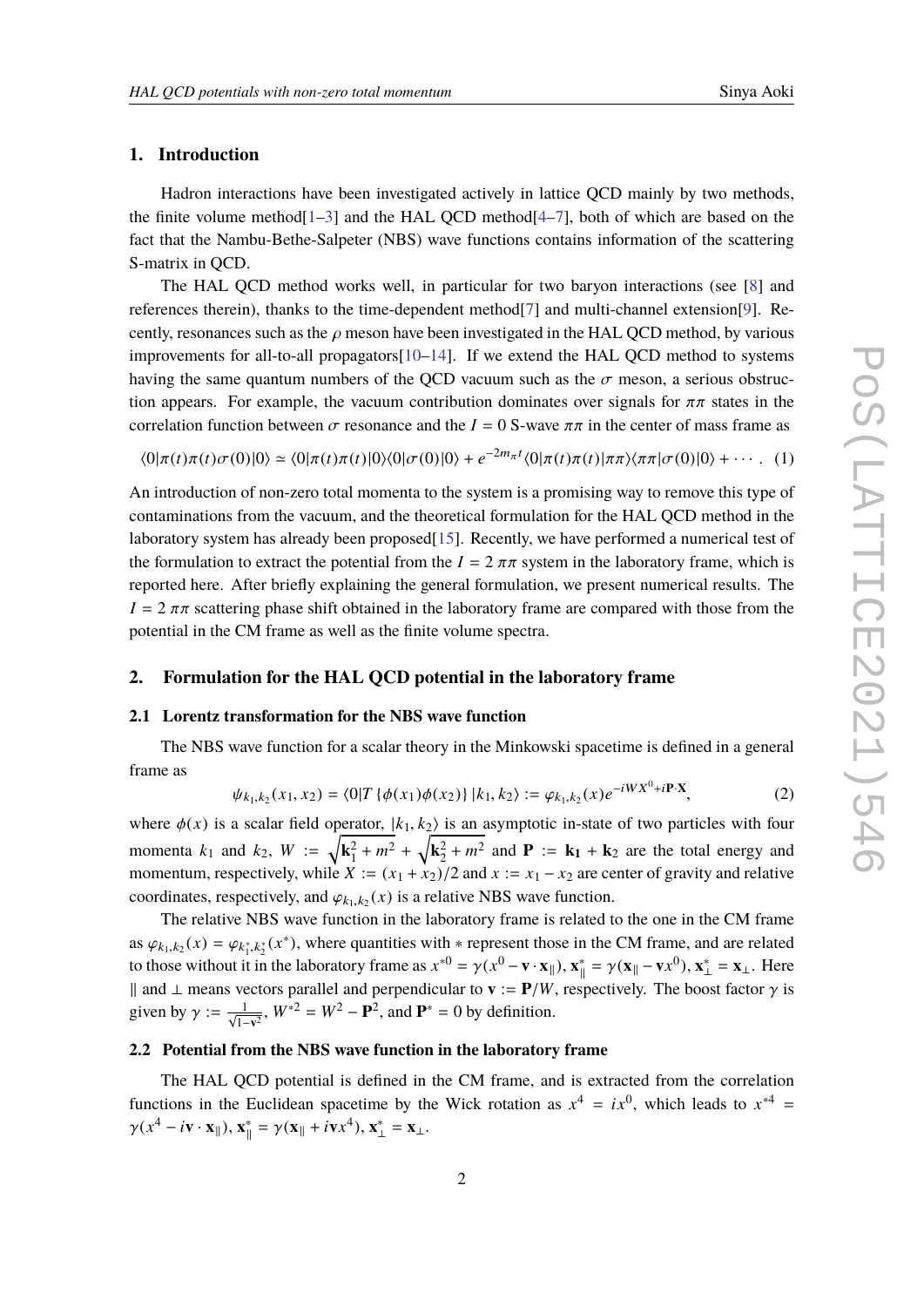The NBS wave function is related to the non-local potential in the derivative expansion as

<span id="page-2-0"></span>
$$
\frac{1}{2\mu}(\nabla^{*2} + \mathbf{k}^{*2})\varphi_{k_1^*,k_2^*}(\mathbf{x}^*,x^{*4}) = \sum_{j=0}^{\infty} V_{x^{*4}}^j(\mathbf{x}^*)\left(\nabla^{*2}\right)^j \varphi_{k_1^*,k_2^*}(\mathbf{x}^*,x^{*4}),\tag{3}
$$

where  $\mu = m/2$  is the reduced mass and the subscript  $x^{*4}$  of  $V^j$  represents the scheme to define the notation with the relative Evolution rime conception  $x^{*4}$ . (Havelly, the notation of the scheme of the potential with the relative Euclidean time separation  $x^{*4}$ . (Usually, the potential is defined at the equal time,  $x^{*4} = 0.$ )

Using  $\varphi_{k_1^*,k_2^*}(\mathbf{x}^*, x^{*4}) = \varphi_{k_1,k_2}(\mathbf{x}, x^4)$  and [\(3\)](#page-2-0), we obtain[\[15\]](#page-7-5)

<span id="page-2-1"></span>
$$
\frac{1}{2\mu} \left( \nabla^{*2} + \mathbf{k}^{*2} \right) \varphi_{k_1, k_2}(\mathbf{x}, x^4) = \sum_{j=0}^{\infty} V_{\gamma(x^4 - i\mathbf{v} \cdot \mathbf{x}_{\parallel})}^j \left( \mathbf{x}_{\perp}, \gamma(\mathbf{x}_{\parallel} + i\mathbf{v} x^4) \right) \left( \nabla^{*2} \right)^n \varphi_{k_1, k_2}(\mathbf{x}, x^4), \tag{4}
$$

where  $\nabla^*{}^2 = \nabla^2_{\perp} + \gamma^2 (\nabla_{\parallel} + i\nabla \partial_{x^4})^2$  and  $\mathbf{k}^*{}^2 = W/4 - m^2$ .

Since  $\mathbf{x}^*$  becomes complex for non-zero  $x^4$ , a meaningful potential is obtained from [\(4\)](#page-2-1) only at  $x^4 = 0$ . In addition, we take  $\mathbf{x}_{\parallel} = 0$  to extract the equal time scheme potential. For example, the effective LO potential in the equal time scheme becomes[\[15\]](#page-7-5) ( )

$$
V_{x^{*4}=0}^{\text{LO}}(\mathbf{x}_{\perp}^{*}=\mathbf{x}_{\perp},\mathbf{x}_{\parallel}^{*}=0) = \frac{\left\{\nabla_{\perp}^{2} + \gamma^{2}(\nabla_{\parallel} + i\mathbf{v}\partial_{x^{4}})^{2} + \mathbf{k}^{*2}\right\}\varphi_{k_{1},k_{2}}(\mathbf{x},x^{4})}{2\mu\varphi_{k_{1},k_{2}}(\mathbf{x},x^{4})}\Bigg|_{x^{4}=0,\mathbf{x}_{\parallel}=0}, \quad (5)
$$

where we set  $x^4 = 0$  and  $\mathbf{x}_{\parallel} = 0$  after taking derivatives in the right-hand side.

## **2.3 Time-dependent method in the laboratory frame**

For the extraction of the potential, we employ the time-dependent HAL QCD method<sup>[\[7\]](#page-7-0)</sup>, which is given in the CM frame as

$$
V_{x^{*4}}^{\text{LO}}(\mathbf{x}^*)R(\mathbf{x}^*, x^{*4}, X^{*4}) = \left(\frac{\nabla^{*2}}{2\mu} - \partial_{X^{*4}} + \frac{1}{4m}\partial_{X^{*4}}^2\right)R(\mathbf{x}^*, x^{*4}, X^{*4}),\tag{6}
$$

where *R* is the 4-pt function divided by the 2-pt function squared, expressed by

$$
R(\mathbf{x}^*, x^{*4}, X^{*4}) = \sum_{n} A_n \varphi_{W_n^*}(\mathbf{x}^*, x^{*4}) e^{-(W_n^* - 2m)X^{*4}} + \cdots, \quad W_n^* := 2\sqrt{\mathbf{k}_n^{*2} + m^2}, \tag{7}
$$

*A*<sup>n</sup> is an overlapping of the *n*-th eigenstate to the source operator, and ellipses represent inelastic contributions.

The time-dependent formula in the laboratory frame is more involved, and is given by[\[15\]](#page-7-5)

<span id="page-2-2"></span>
$$
V_{x^{*4}=0}^{\text{LO}}(\mathbf{x}_{\perp}^* = \mathbf{x}_{\perp}, \mathbf{x}_{\parallel}^* = 0) = \frac{(L_{\perp} + L_{\parallel} + mE)(\mathbf{x}, x^4, X^4)}{mG(\mathbf{x}, x^4, X^4)}\bigg|_{x^4=0, \mathbf{x}_{\parallel}=0},
$$
(8)

where

$$
G(\mathbf{x}, x^4, X^4) = [(\partial_{X^4} - 2m)^2 - \mathbf{P}^2] R(\mathbf{x}, x^4, X^4),
$$
\n(9)

$$
E(\mathbf{x}, x^4, X^4) = \left[ \frac{\partial_{x^4}^2}{4m} - \partial_{X^4} - \frac{\mathbf{P}^2}{4m} \right] G(\mathbf{x}, x^4, X^4), \quad L_{\perp}(\mathbf{x}, x^4, X^4) = \nabla_{\perp}^2 G(\mathbf{x}, x^4, X^4), \quad (10)
$$

$$
L_{\parallel}(\mathbf{x}, x^4, X^4) = [-(\partial_{X^4} - 2m)\nabla_{\parallel} + i\mathbf{P}\partial_{x^4}]^2 R(\mathbf{x}, x^4, X^4).
$$
 (11)

Note that the right-hand side in [\(8\)](#page-2-2) are written in terms of quantities in the laboratory frame only, while the potential in the left-hand side is defined in the CM frame.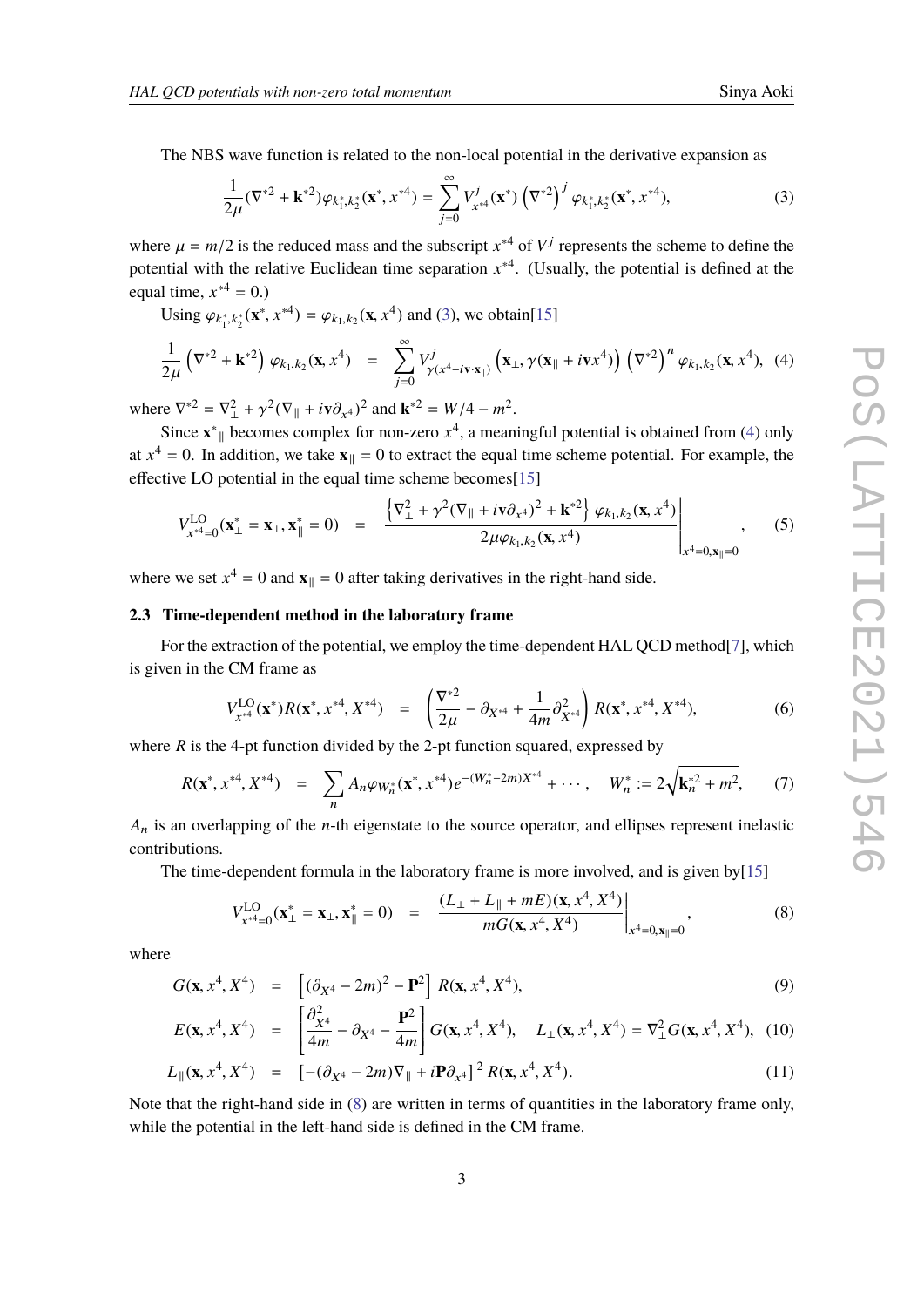# **3.** Numerical results for the  $I = 2 \pi \pi$  system

We apply the formula in the laboratory frame to the  $I = 2 \pi \pi$  system for the demonstration.

#### **3.1 Simulation details**

We employ the 2+1 flavor ensemble generated by the CP-PACS collaboration[\[16\]](#page-7-6) on a  $32<sup>3</sup> \times 64$ lattice with the Iwasaki gauge action at  $\beta = 1.90$ , the non-perturbatively  $O(a)$  improved Wilson action at  $c_{SW} = 1.7150$  and hopping parameters  $(\kappa_{ud}, \kappa_s) = (0.13700, 0.13640)$ , which leads to  $a \approx 0.091$  fm for the lattice spacing and  $m_\pi \approx 700$  MeV for the pion mass. All correlation functions are evaluated by the one-end trick[\[17\]](#page-7-7) on 399 configurations  $\times$  16 source time locations with the periodic boundary condition in all directions, and their errors are estimated by the jack-knife method with bin size 21. A single  $Z_4$  noise is used in the one-end trick with dilutions for color, spinor and even/odd spatial indices. Quark sources are smeared as  $q_s(\mathbf{x}, t) = \sum_{\mathbf{y}} f(\mathbf{x} - \mathbf{y}) q(\mathbf{y}, t)$  with the Coulomb gauge fixing where the empering function is given by  $f(\mathbf{x}) = A e^{-B |\mathbf{x}|}$  with  $B = 0.2$ . We Coulomb gauge fixing, where the smearing function is given by  $f(\mathbf{x}) = Ae^{-B|\mathbf{x}|}$  with  $B = 0.3$ . We take *A* = 1 for  $|\mathbf{x}| = 0$ , *A* = 1.2 for  $|\mathbf{x}| < \frac{L-1}{2}$  with *L* = 32, or *A* = 0 otherwise. We consider two leaders framed the second limit **P** = (0,0,2  $\pi$ (*L*) where given have magnetic **P** and **0**, and the laboratory frames, the case 1 with  $P = (0, 0, 2\pi/L)$ , where pions have momenta **P** and **0**, and the case 2 with  $P = (0, 0, 4\pi/L)$ , where each pion has a momentum  $P/2$ . In addition, we also consider the CM frame  $(\mathbf{P} = (0, 0, 0))$  for comparisons.

### **3.2**  $I = 2 \pi \pi$  Potentials and scattering phase shifts

<span id="page-3-0"></span>

Figure 1: Decompositions of the effective LO potential in case 1 (Left) and case 2 (Right), where dotted lines represent expected relative energies in non-interacting cases.

Fig. [1](#page-3-0) shows the effective LO potential and its decomposition at  $t = X^4 = 15$  for the case 1 (Left) and the case 2 (Right), which is given by

$$
V_{x^{*4}=0}^{\text{LO}}(\mathbf{x}_{\perp}^{*}=\mathbf{x}_{\perp},\mathbf{x}_{\parallel}^{*}=0) = \frac{(L_{\perp}+L_{\parallel})(\mathbf{x},x^{4},X^{4})}{mG(\mathbf{x},x^{4},X^{4})}\bigg|_{x^{4}=0,\mathbf{x}_{\parallel}=0} + \frac{E(\mathbf{x},x^{4},X^{4})}{G(\mathbf{x},x^{4},X^{4})}\bigg|_{x^{4}=0,\mathbf{x}_{\parallel}=0},
$$
 (12)

where the first term represents the Laplacian contribution (orange triangles), the second one the kinetic energy contribution (green triangles), and their sum is the effective LO potential (blue circles). For the case 1 (Left), the large negative shift from zero of the Laplacian contribution at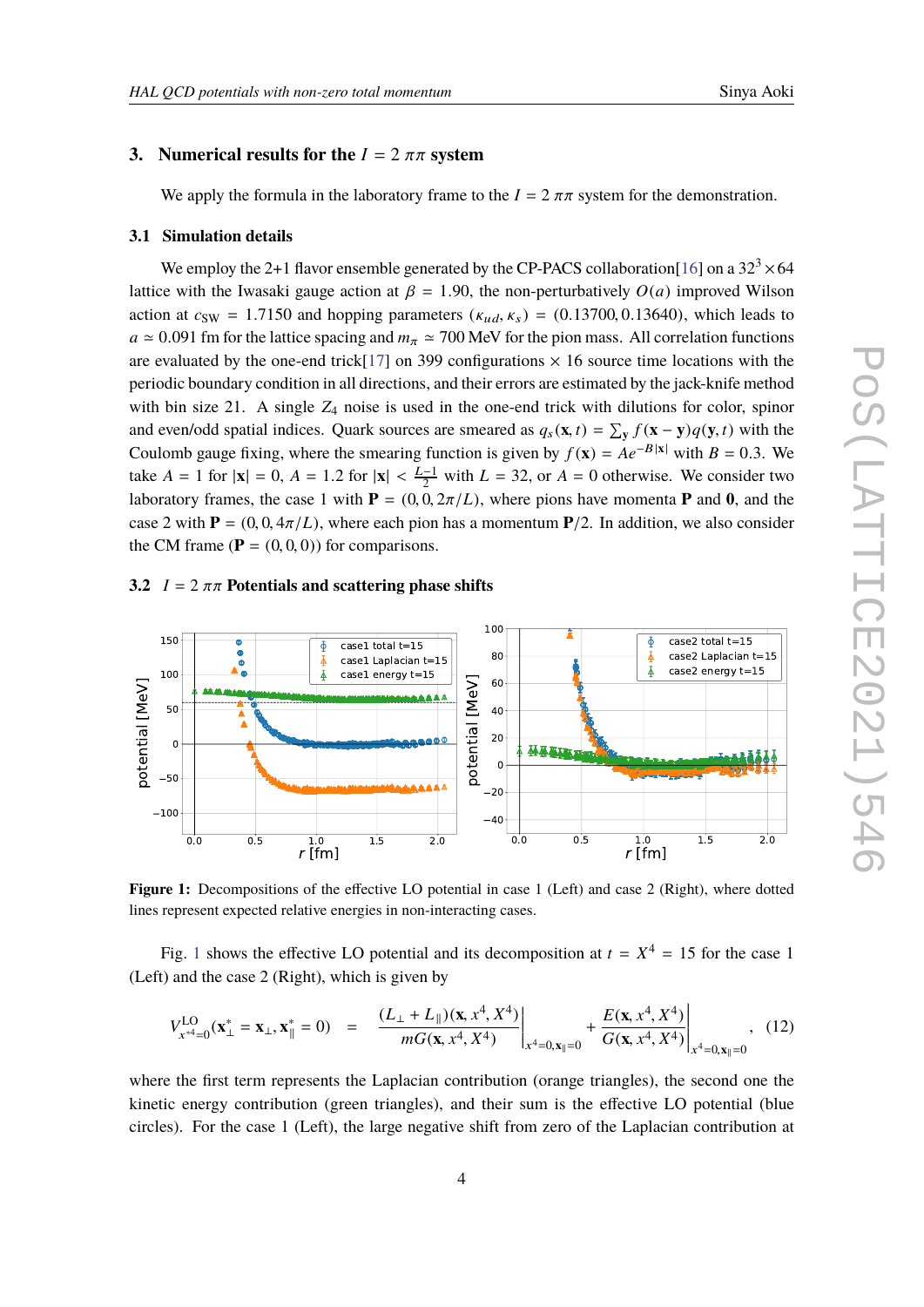long distances is compensated by the large positive shift of the kinetic energy contribution, which is dominated by the ground state in this laboratory frame (dotted line in the figure for the noninteracting case), so that the total potential approaches to zero at long distances. This cancellation between the Laplacian and kinetic energy contributions is an evidence for the validity of the time dependent method complicated in the laboratory frame. For the case 2 (Right), on the other hand, these shifts at long distances are small, as an expected kinetic energy for the ground state is almost zero.

<span id="page-4-0"></span>

**Figure 2:** (Left) A comparison of the effective LO potentials among the case 1 (blue circles), the case 2 (orange triangles) and the CM (green squares). An inset shows its enlargement. (Right) Scattering phases shifts  $\delta_0(k)$  for the  $I = 2 \pi \pi$  system as a function of  $k^2/m_\pi^2$  for the case 1 (blue), case 2 (orange) and the CM (red), where dark and light color bands show statistical and systematic errors, respectively.

In Fig. [2](#page-4-0) (Left), we compare the effective LO potentials among the case 1 (blue circles), the case 2 (orange triangles) and the CM (green squares), which are almost identical except at short distances though statistical fluctuations are much larger in laboratory frames. Larger statistical fluctuations may be caused by larger total momentum **P**, as similar phenomena have been observed for single hadron energies with non-zero momenta in lattice QCD. Larger fluctuations may be explained partly by larger contaminations to the  $L = 0$  contribution from higher partial waves in the laboratory frame with  $L = 2, 4, \dots$ , while contaminations come from  $L = 4, 6, \dots$  in the CM frame. The effective LO potentials show the interaction between  $I = 2 \pi \pi$  is repulsive at all distances.

We next calculate scattering phase shift  $\delta_0(k)$  for the  $I = 2 \pi \pi$  system, using these three potentials fitted by a sum of 4 Gaussian functions. While central values of scattering phase shifts are obtained form potentials at  $X^4 = 15$ , their systematic uncertainties are estimated by differences between  $X^4 = 15 \pm 1$ . Fig. [2](#page-4-0) (Right) shows scattering phase shifts  $\delta_0(k)$  as a function of  $k^2/m_n^2$ <br>for the same 1 (blue), asso 2 (among) and the CM frame (rad), where statistical and systematic for the case 1 (blue), case 2 (orange) and the CM frame (red), where statistical and systematic errors are given by dark and light color bands, respectively. As expected from results for potentials, we observe that all three cases give consistent results though both statistical and systematic errors increases for larger total momentum **P**. Form this agreement, we conclude that hadron interactions can be investigated by the HAL QCD method using the laboratory frame in practice, even though systematic as well as statistical errors become larger.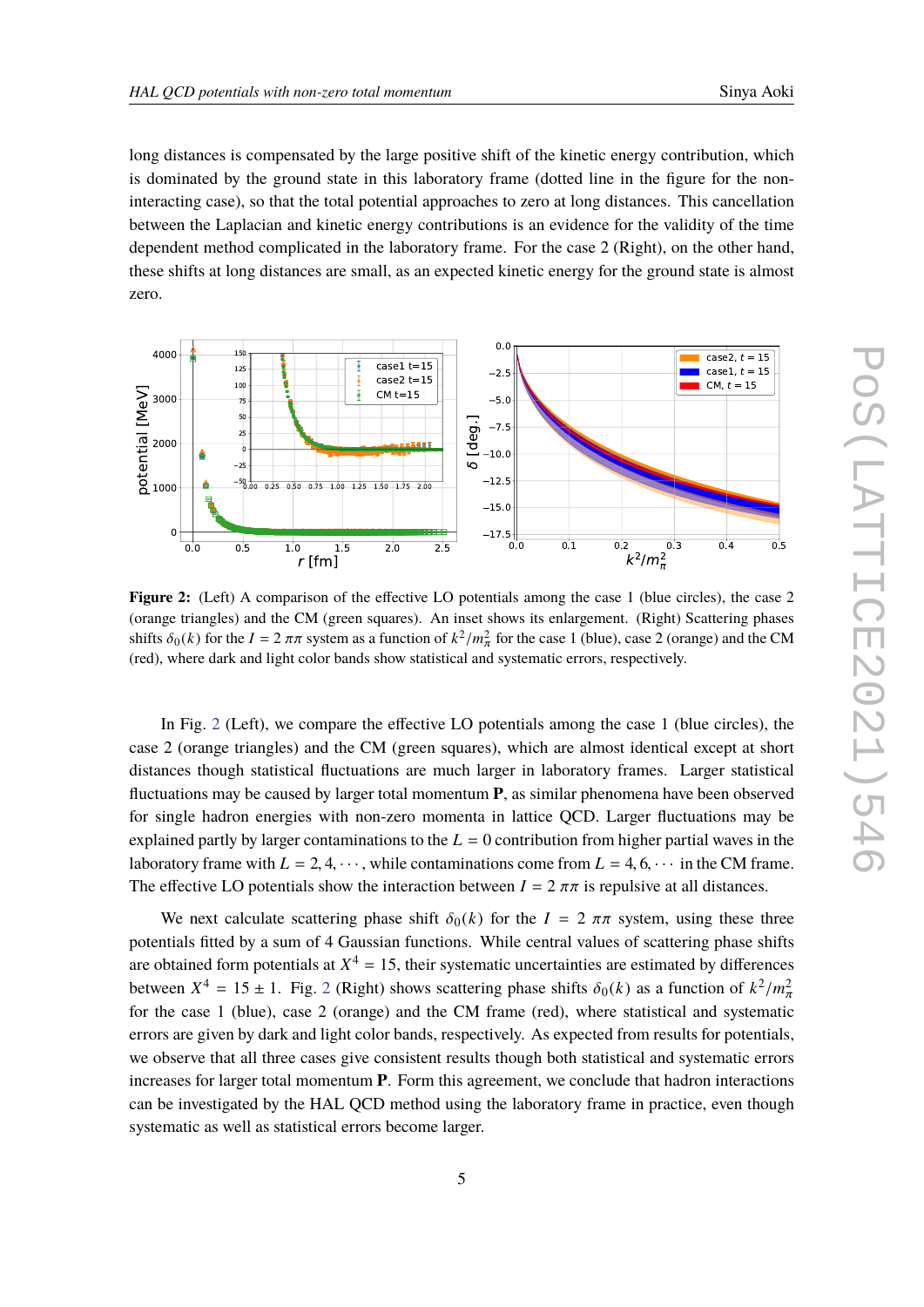<span id="page-5-0"></span>

**Figure 3:** (Left) Effective energies of the  $I = 2 \pi \pi$  system, obtained by eigenvalues of the correlation matrix in the CM frame for the ground state (red triangles) and the first excited state (blue circles). Fits with a single exponential and the corresponding fit ranges are shown by color bands. (Right) Effective energies and their single exponential fits for the ground state of the  $I = 2 \pi \pi$  system in the laboratory frames for the case 1 (blue circles) and the case 2 (red triangles). Dashed and dotted lines are the ground state energies for non-interacting cases.

#### **3.3 Comparisons with the finite volume method**

We here compare our results to those obtained by the Lüscher's finite volume method. We calculate finite volume spectra from correlations functions, two (the ground and the first excited energies) in the CM frame, one each (the ground state) in the case 1 and the case 2. Fig. [3](#page-5-0) (Left) shows effective energies of the  $I = 2 \pi \pi$  system for the grand state (red triangles) and the first excited states (blue circles) obtained by the variational method in the CM frame, while Fig. [3](#page-5-0) (Right) presents effective energies for the grand state in the case 1 (blue circles) and in the case 2 (red triangles).

<span id="page-5-1"></span>

**Figure 4:** (Left) A comparison of  $k \cot \delta_0(k)$  with results from the Lüscher's finite volume method in the casde 1 (cyan), the case 2 (magenta), the CM frame (gray), together with the result from [\[18\]](#page-7-8) in the CM frame (green). Dash-dot, dotted, and dashed lines represent constraints by the Lüscher's formula in the case 1, the case 2, and the CM, respectively. (Right) The enraged one in the low energy region.

Fig[.4](#page-5-1) summarizes all results in terms of *k* cot  $\delta_0(k)/m_\pi$  as a function  $k^2/m_\pi^2$ , where the HAL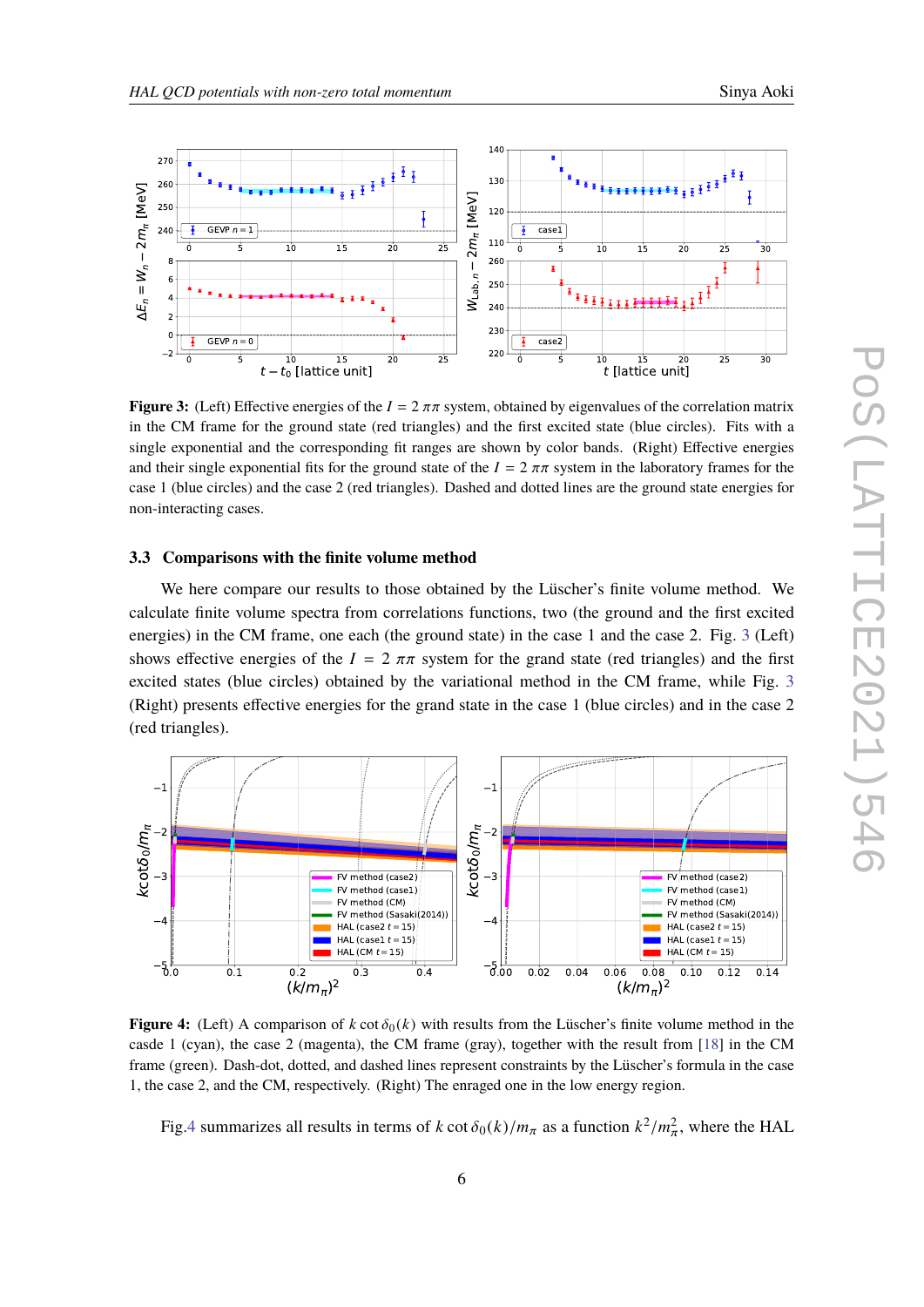QCD results are given by red (CM), blue (case 1) and orange (case) bands representing statistical (dark) and systematic (light) errors, while results from the finite volume spectra are shown by white (CM), cyan (case 1) and magenta (case 2) bands, together with the CM result from [\[18\]](#page-7-8) by a green band. In the figure, constraints by the Lüscher's finite volume formula are represented by dashed (CM), dash-dot (case 1) and dotted (case 2) lines. Since finite volume data must lie on these lines, errors of *k* sometimes result in large errors of *k* cot  $\delta_0(k)$ , as seen in the case 2 (magenta band).

Although errors are larger for both HAL QCD and finite volume data in laboratory frames, we confirm that  $k \cot \delta_0(k)$  by the HAL OCD potential method are consistent with those by the finite volume method. These agreements support not only that the HAL QCD method in the laboratory frame works in practice for this system, but also that the HAL QCD method and the finite volume method agree with each other.

## **4. Summary**

In this talk, we apply the HAL OCD method with non-zero total momentum to the  $I = 2$  $\pi\pi$  system. We show that the method works in practice and gives reasonable results. This is encouraging since the method opens new possibilities to extract potential of the system with the same quantum number to the vacuum state such as the  $I = 0$  S-wave  $\pi \pi$  system, which contains the  $\sigma$  resonance.

## **Acknowledgments**

The authors thank members of the HAL QCD Collaboration for fruitful discussions. We thank the ILDG/JLDG [\[19\]](#page-7-9) for providing their configurations. The framework of our numerical code is based on Bridge++ code [\[20\]](#page-7-10) and its optimized version for the Oakforest-PACS by Dr. I. Kanamori [\[21\]](#page-7-11). This work is supported in part by HPCI System Research Project (hp200108, hp210061), by the Grant-in-Aid of the Japanese Ministry of Education, Sciences and Technology, Sports and Culture (MEXT) for Scientific Research (Nos. JP16H03978, JP18H05236), by the Grantin-Aid for the Japan Society for the Promotion of Science (JSPS) Fellows (No. JP20J11502), by JSPS, by a priority issue (Elucidation of the fundamental laws and evolution of the universe) to be tackled by using Post "K" Computer, by Program for Promoting Researches on the Supercomputer Fugaku (Simulation for basic science: from fundamental laws of particles to creation of nuclei), and by Joint Institute for Computational Fundamental Science (JICFuS).

# **References**

- <span id="page-6-0"></span>[1] M. Luscher, Nucl. Phys. B **354**, 531 (1991).
- [2] K. Rummukainen and S. A. Gottlieb, Nucl. Phys. B **450**, 397 (1995) [hep-lat/9503028].
- <span id="page-6-1"></span>[3] M. T. Hansen and S. R. Sharpe, Phys. Rev. D **86**, 016007 (2012) [arXiv:1204.0826 [hep-lat]].
- <span id="page-6-2"></span>[4] N. Ishii, S. Aoki and T. Hatsuda, Phys. Rev. Lett. **99**, 022001 (2007) [nucl-th/0611096].